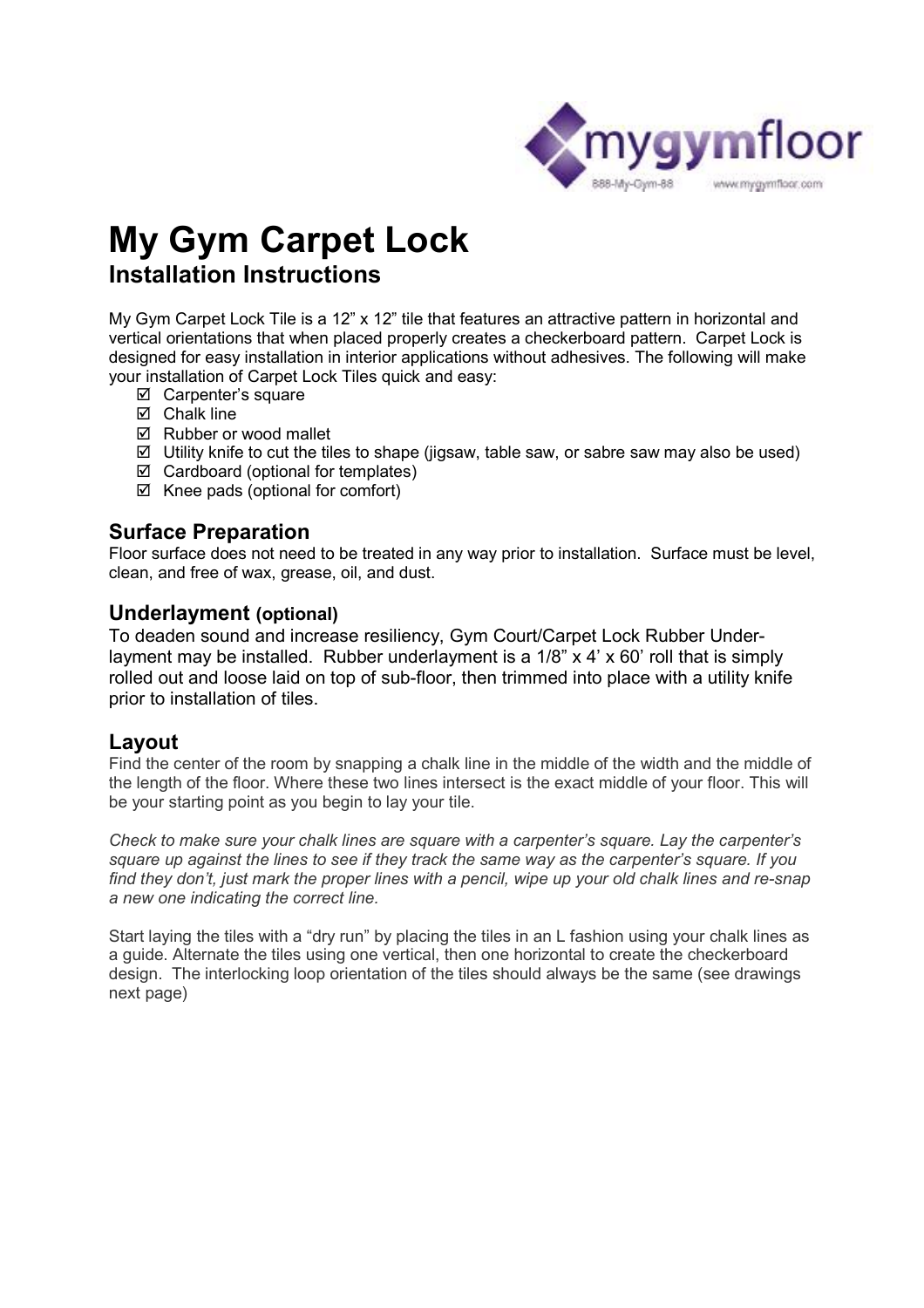

Align prongs with loops then strike firmly with a wood or rubber mallet or press firmly directly above the latch.

#### **Cutting**

.

Determine current gap between tiles and walls by referring below to the Expansion Guide.

When trimming Carpet Lock tiles along a wall, at least one of the containment rims of the full piece is lost. If a force or pressure is applied to these tiles, the vinyl tile insert can move away from the polypropylene base module. This is more prevalent in high heat environments.

To prevent this movement, the carpet tile insert can be mechanically fastened to the base module. We suggest pinning the insert piece to the base by means of a small brad (Craftsman #68467 or equivalent) shot through the top of the tile into the base module below. The preferred location is  $\frac{1}{4}$ " from the outside edge of the base module on each of 2 sides. Locate the fasteners away from the wall so the carpet cannot be pulled away from the opposing rim.

Note: Alternate fasteners could be countersunk #4 screws or staples.

#### **Adjusting or Removing Tiles**

Tiles may be adjusted or repositioned during installation. To unlatch the tiles, simply insert a small screwdriver between the latch and the adjacent tile (figure 1). Push the screwdriver in until the full depth is reached (figure 2). Rotate the screwdriver prying the latch upward from the loop until it is unlocked (figure 3). Repeat as needed around edge of each tile.



H:\Websites\Tile site\2006 redesign\Installation\Carpet Lock 050907.doc Rev. 5/10/2007